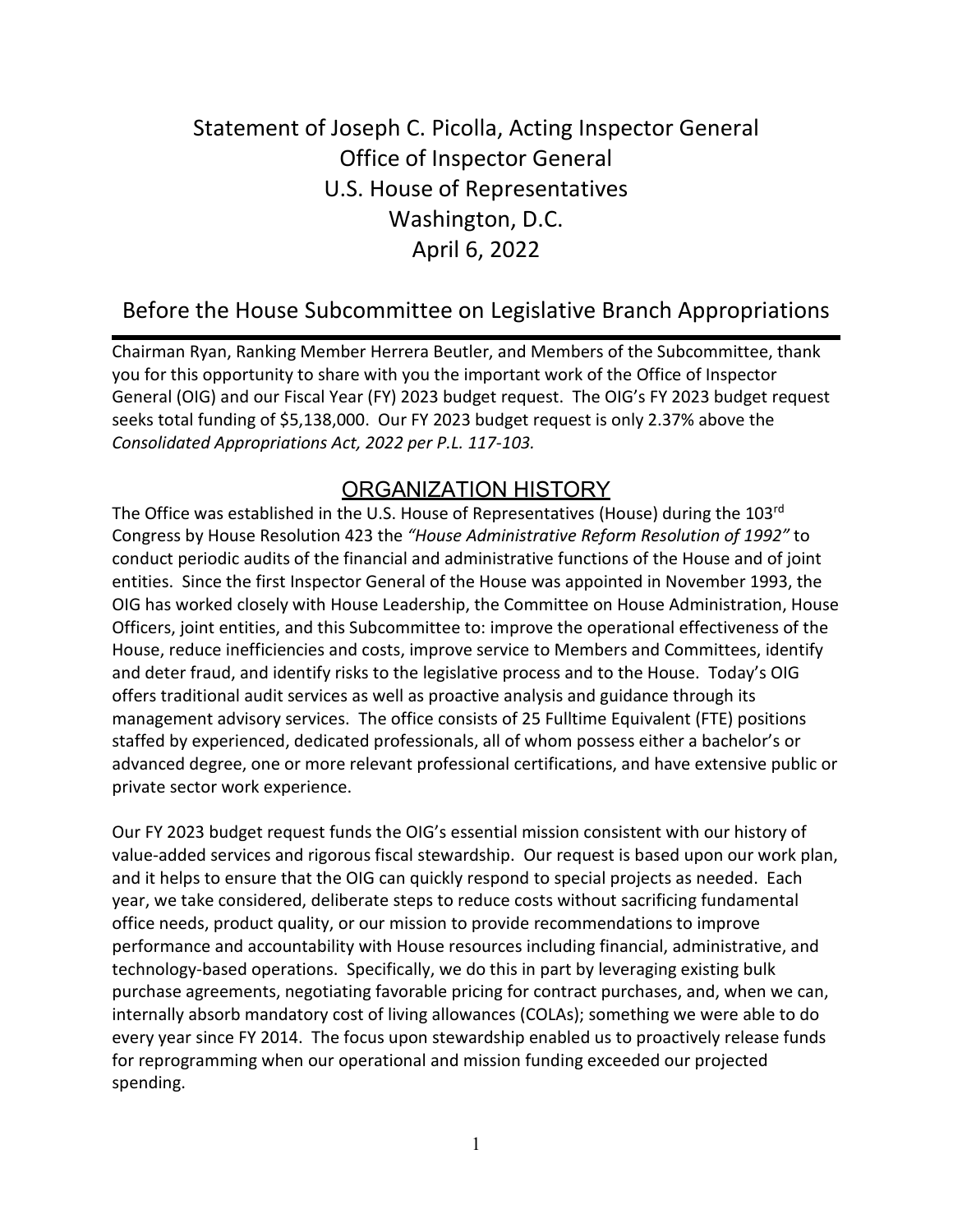This year, through careful examination of our programs and by employing a zero-based budgeting approach, our FY 2023 budget request is only 2.37% over our FY 2022 appropriation. This would be the first increase in our appropriation in five years. Our current budget request is merely 1.8% more than our FY 2011 appropriated budget.

I am especially proud that our office has been able to minimize our requested budget increases while continuing to fulfill the OIG's important mission to the House. This achievement is underpinned by two key values. First, we highly value ongoing, open communication with stakeholders to understand their needs and challenges. This important, mutual investment in dialogue and cooperation enable us to *focus our work on topics that matter to the House*. Second, we invest in our staff through training and mentoring. As part of our staff's professional development and consistent with our core values of integrity, excellence, and innovation, we provide training and feedback to help build each person's knowledge, skills, confidence, and teamwork. This tangible demonstration of our appreciation for the staff's abilities, dedication, and contributions while concurrently reducing the need for costly outside expertise is a "win-win" for the staff and the House.

### HIGHLIGHTS OF THE OIG'S WORK IN THE 117TH CONGRESS

The OIG issued 11 reports and has 12 ongoing audits and advisories in various stages of work and approval thus far in the 117<sup>th</sup> Congress. The reports span the OIG's diverse range of services including financial, performance, information systems audit services as well as management advisory services.

**Financial Audits.** Financial audits review the effectiveness and efficiency of House financial operations and accounting. Our effort primarily involves overseeing an external certified public accounting (CPA) firm's annual audit of the House financial statements. As you know, external CPA firms offer an opinion at the conclusion of an audit. An *unmodified opinion* is the best rating given by auditors, *and it is the one the House earned for FY 2020*. Specifically, the external auditors concluded in their FY 2020 financial statement audit report that:

#### *"The House's financial statements as of and for the fiscal years ended September 30, 2020, and 2019, are presented fairly, in all material respects, in accordance with U.S. generally accepted accounting principles."*

It is a notable achievement for the House that this marks the 23<sup>rd</sup> consecutive year that the external auditors expressed an unmodified opinion on the House's financial statements.

**Performance Audit Services.** Performance audits evaluate the efficiency and effectiveness of the House administrative functions and the adequacy of the associated internal controls. These audits benchmark policies and procedures against best practices. During the first session of the 117<sup>th</sup> Congress, OIG staff published reports on audits of the District Offices Lease Process, the House Revolving Fund for Equipment, and the Student Loan Repayment Program.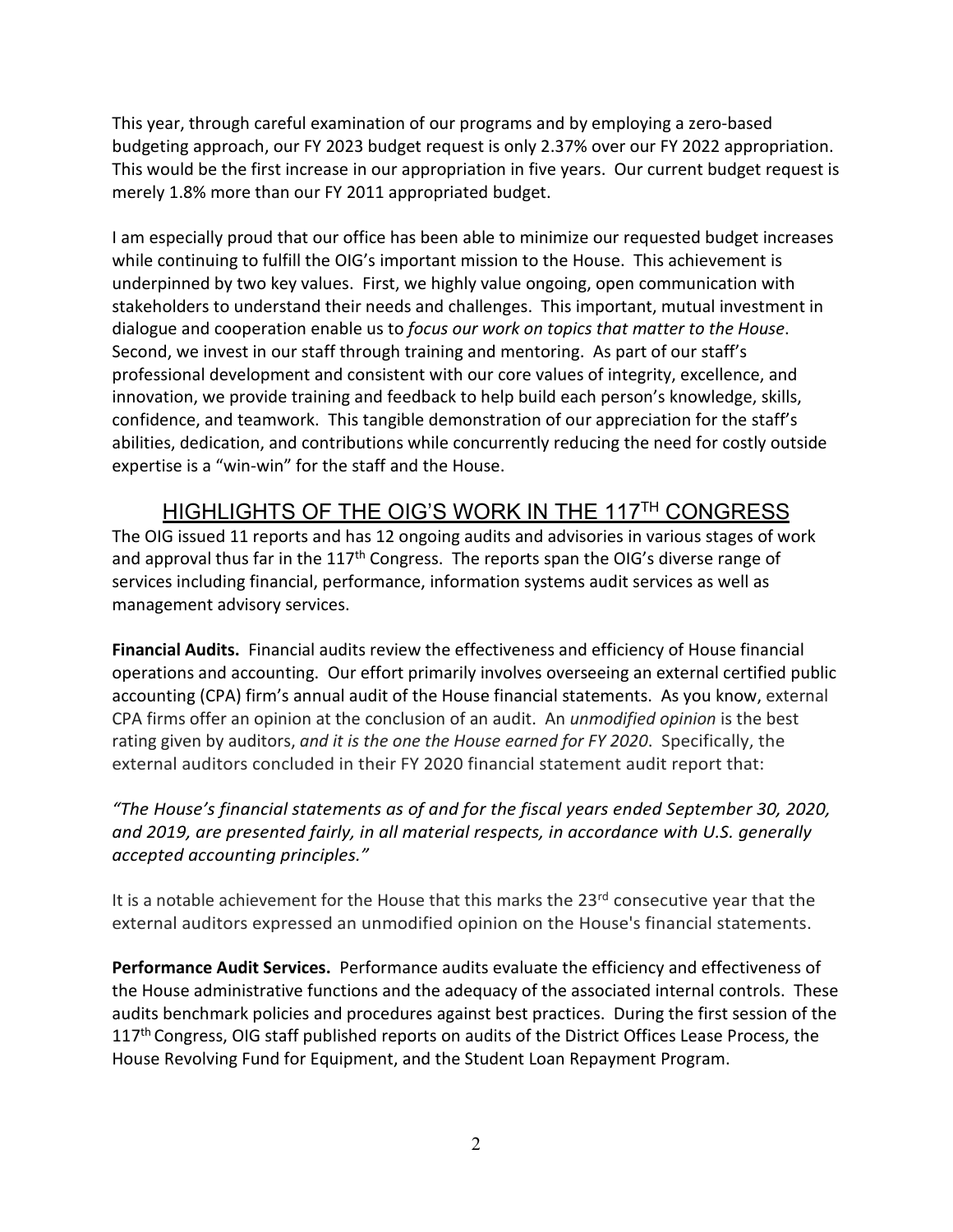**Information Systems Audit Services.** Information Systems (IS) audits assess the security, integrity, and availability of House information resources and evaluate the adequacy and effectiveness of House policies and procedures related to information systems. Like Performance Audits, IS Audits benchmark House IT policies and practices to industry best practices. During the first session of the 117<sup>th</sup> Congress, the IS audit staff published reports on comprehensive audits of the Sergeant at Arms and the Clerk's information technology recovery plans to determine if their disaster recovery processes, plans, and procedures are adequate, effective, and will support prompt recovery of crucial House functions in the event of a system disruption or failure. A similar audit is nearly finished for the Office of the Chief Administrative Officer's information technology systems.

**Management Advisory Services.** Management Advisory Services assists the House by identifying ways to proactively improve the effectiveness and efficiency of operations, and by looking forward at new trends and future opportunities. During the 117th Congress, the Advisory Services staff published an advisory on House emergency communications processes for the Sergeant at Arms, provided advice related to selection of new emergency annunciators and potential alternative options, and examined the feasibility of adjusting the statutory limit on the number of Member office employees for the CAO. We also wrapped up work with staff from the Office of the Clerk to document the process and data flows within the Legislative Process. This document is extremely valuable to gain an understanding of the potential risks to the Legislative Process from system disruptions or changes.

**Investigative Services.** Investigations may be prompted by information gathered in audits, advisory engagements, or tips. The OIG, in coordination with, and oversight by, the Committee on House Administration, may execute inquiries into allegations of fraud, waste, and abuse in the administrative operations of the House. If there appears to be potential criminal activity that warrants a law-enforcement investigation, we consult with the Committee on House Administration and, if appropriate, refer the matter to the Sergeant at Arms and U.S. Capitol Police. During the  $117<sup>th</sup>$  Congress, the OIG continues its efforts to deter fraud by increasing fraud awareness across the House community.

### FOCUS FOR REMAINDER OF THE 117TH CONGRESS

Difficult challenges, some new and some old, face the House during the second session of the  $117<sup>th</sup>$  Congress. These will continue, and new challenges will emerge in the coming years. Areas such as cybersecurity and safety take on increased significance based upon the sometimes-sudden changes in the cyber and physical threat landscapes. In addition, since the onset of the COVID-19 pandemic, cybersecurity risks and remediations have evolved with many House Members and staff working remotely, at least a portion of time.

The OIG does its part to identify and help mitigate significant risks to the House by finding opportunities for improving the efficiency and effectiveness of House operations. Our annual planning process is the keystone in this work. Annual planning helps ensure communication and coordination with audit and advisory stakeholders and produces a focused, risk-based plan centered on the most critical aspects of House operations, the legislative process, and the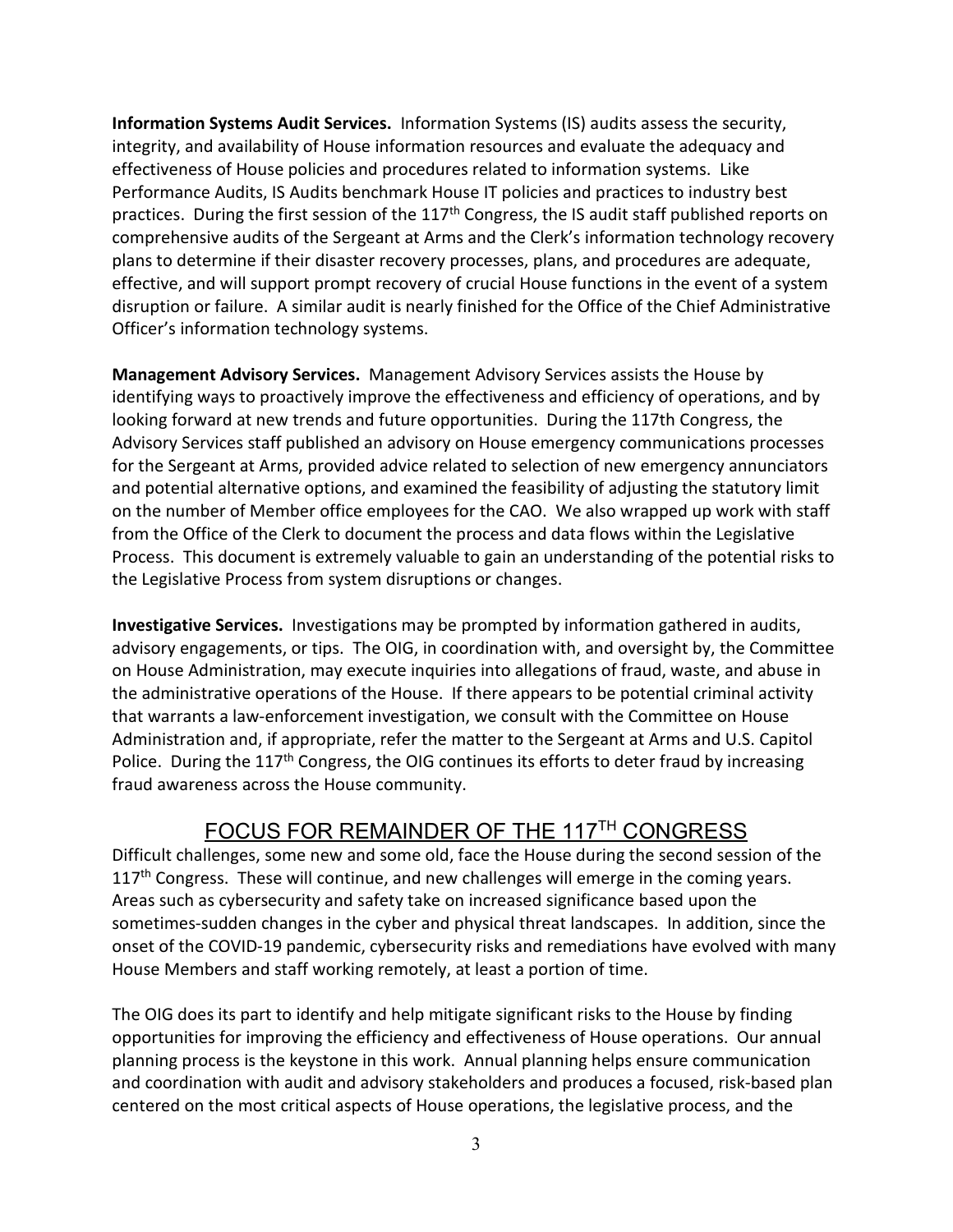security of life, property, and information. The OIG has finalized our 2022 proposed work plan in coordination with the House Officers and the Committee on House Administration. The result is a collaborative plan that addresses the House's most important issues.

Overall, the OIG's services will continue to help provide information to House stakeholders that help shield the House from significant financial losses, damage to the House's reputation, harm to its people and visitors, misuse and destruction of its information, and delays and disruption to House operations. We aim to provide relevant, accurate, and timely information to those we serve in the House.

## FISCAL YEAR 2023 BUDGET REQUEST DETAILS

The OIG's Fiscal Year (FY) 2023 budget request seeks total funding of \$5,138,000. This amount includes \$4,010,168 for mandatory items, \$23,000 in price level increases, \$1,096,746 for program current services, and a \$8,086 increase in program changes.

Our programs' current and continuing services include contract funding for the annual audit of the House financial statements by an external certified public accountant firm; software licensing and support agreements; relevant publications, resources, research services, and guidance for audit, advisory, and investigative work; supplies and equipment; communications service plans; technical service support; staff training to increase in-house knowledge and to remain in compliance with government audit standards; and when necessary, other specialized subject matter experts to support the wide range of engagements performed by our office.

Our budget request accounts for changes in the Speaker's Pay Order (SPO) effective August 2021, which led to adjustments in the Personnel Base Adjustment-HEPCA and Personnel Base-SPO. Changes to the House Schedule increased several salaries and simultaneously reduced the amount of COLA applied to our personnel budgets. Additional internal budget adjustments and reductions were realized through the zero-based budgeting process which enhances our forecasting for recurring program needs and making realistic estimates for each program's execution. As noted earlier, we continue to negotiate more advantageous pricing and achieve cost-savings through leveraging House-wide licenses, we negotiate price through the Office of Acquisitions Management, and we invest in staff through training and mentoring that minimizes the need and cost for outside experts.

Chairman Ryan, Ranking Member Herrera Beutler, and the Members of this Subcommittee, thank you for this opportunity to present the work of the OIG and its FY 2023 budget request. Our office looks forward to working with the Subcommittee, the Committee on House Administration, Leadership, and the House Officers and Officials to continue our role of providing risk-based audits, advisories, and recommendations. Our focus will continue to be on issues of high importance to the House and its ability to conduct its operations efficiently and effectively in accordance with applicable laws, rules, and best practices.